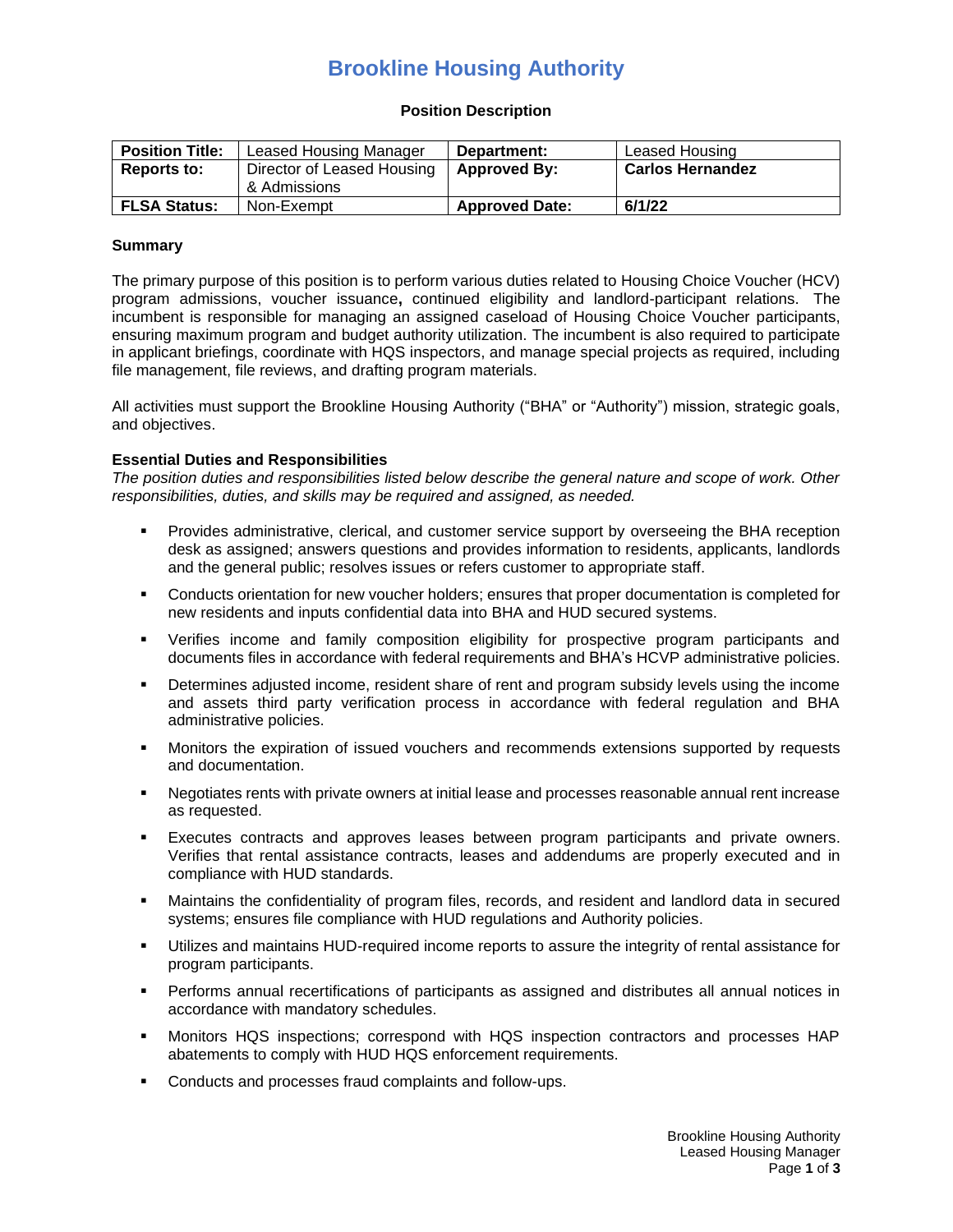# **Brookline Housing Authority**

### **Position Description**

- Oversees program participant grievances ensuring a fair and equitable process; provides documentation and assistance as needed for informal hearings of program participant terminations.
- **•** Performs other duties as assigned.

### **Behavioral Competencies**

*This position requires the incumbent to exhibit the following behavioral skills:*

Job Knowledge: Exhibits requisite knowledge, skills, and abilities to perform the position effectively. Demonstrates knowledge of policies, procedures, goals, objectives, operational entities, requirements, and activities as they apply to the assigned organizational entity of the Authority. Uses appropriate judgment & decision making in accordance with level of responsibility.

Customer Service: Provides timely, courteous, and quality service to all internal or external customers by anticipating individual needs, following through on commitments and ensuring that our customers have been heard.

Communication: Employee is prepared, clear, concise, and organized in all facets of communication in order to fully establish understanding. Actively listens and understands the audience to adapt message appropriately. Communicates information with appropriate personnel in a timely manner.

Teamwork: Actively participates and collaborates across boundaries, and works toward the achievement of common goals. Employee is adaptable and open to new ideas and/or approaches. Employee is aware of changes that impact internal and external customers and effectively communicates the impact when working as a team.

Responsiveness and Accountability: Demonstrates a high level of conscientiousness. Holds oneself personally responsible for one's own work and does fair share of work.

Safety Awareness: Employee is cognizant of his/her surroundings. Follows proper safety procedures and considers the safety of self and others. Identifies, communicates, and assists in the correction of any safety concerns where appropriate.

## **Education and/or Experience**

Associate Degree in business administration, public administration, or related field and four (4) years of experience in the administration of the Housing Choice Voucher program. An equivalent combination of education and experience may be considered. Possession of a valid driver's license and insurability under the Authority's plan preferred.

#### **Technical Skills**

To perform this job successfully, the employee should have strong computer skills (e.g. MS Word, Excel, PowerPoint, and Outlook). Experience with PHA Web housing software a plus. Must have the ability to learn other computer software programs as required by assigned tasks.